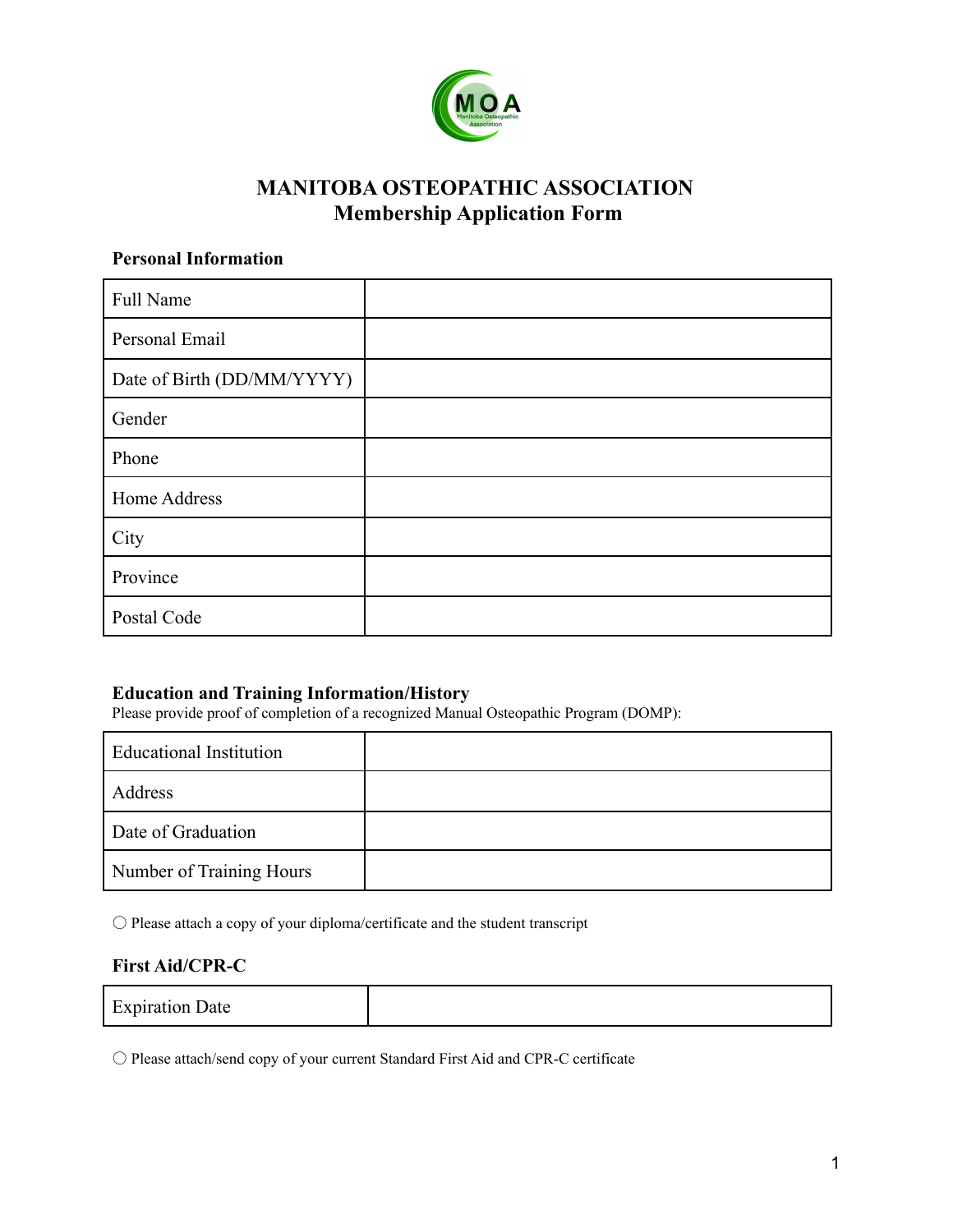

### **Work Information**

| Clinic Name                |  |
|----------------------------|--|
| <b>Clinic Address</b>      |  |
| Clinic Website             |  |
| Clinic Email               |  |
| <b>Clinic Phone Number</b> |  |

#### **Personal Information Privacy Act (PIPA)**

Personal information is used only for internal database purposes. In the event that a member's residential address is also their business address, it is understood and agreed by the member, as signed below, that this information may be given out by MOA for business purposes only. In order to provide and improve member services, MOA collects the personal and business related information contained within this application. Other than your name, city, province, membership status and the above mentioned business contact information, information you provide on this form is confidential and will only be used for the provision of member services and statistical reporting in accordance with the PIPA. The signature below is to be considered as consent to the collection, use and disclosure of personal information as described. The signature below is also considered as consent for the Manitoba Osteopathic Association to publish business contact information and treatment types available in various formats as required from time to time, including the MOA Online Directory of the MOA website.

#### **Declaration**

I, the undersigned, declare that all information and statements provided on this application and any attached and supporting documentation are true. I further declare that I have read and agree to the MOA Code of Ethics, which is attached to this application.

| <b>DATE</b>                                   | <b>SIGNATURE</b>                                            |
|-----------------------------------------------|-------------------------------------------------------------|
| <b>Application Checklist</b>                  |                                                             |
| $\bigcirc$ Member application form            | $\bigcirc$ Proof of professional liability insurance        |
| $\bigcirc$ Copy of transcripts                | $\bigcirc$ E-transfer of registration fee and first year of |
| $\bigcirc$ Copy of diploma(s)/certificates(s) | membership (\$300) to                                       |
| $\bigcirc$ Proof of standard first aid & CPR  | info@manitobaosteopathy.com                                 |
| $\bigcirc$ Criminal record check              |                                                             |
| $\bigcirc$ Copy of government issued photo ID |                                                             |

| Membership # | <i>Approval Date</i> |
|--------------|----------------------|
| Renewal Date | Receipt #            |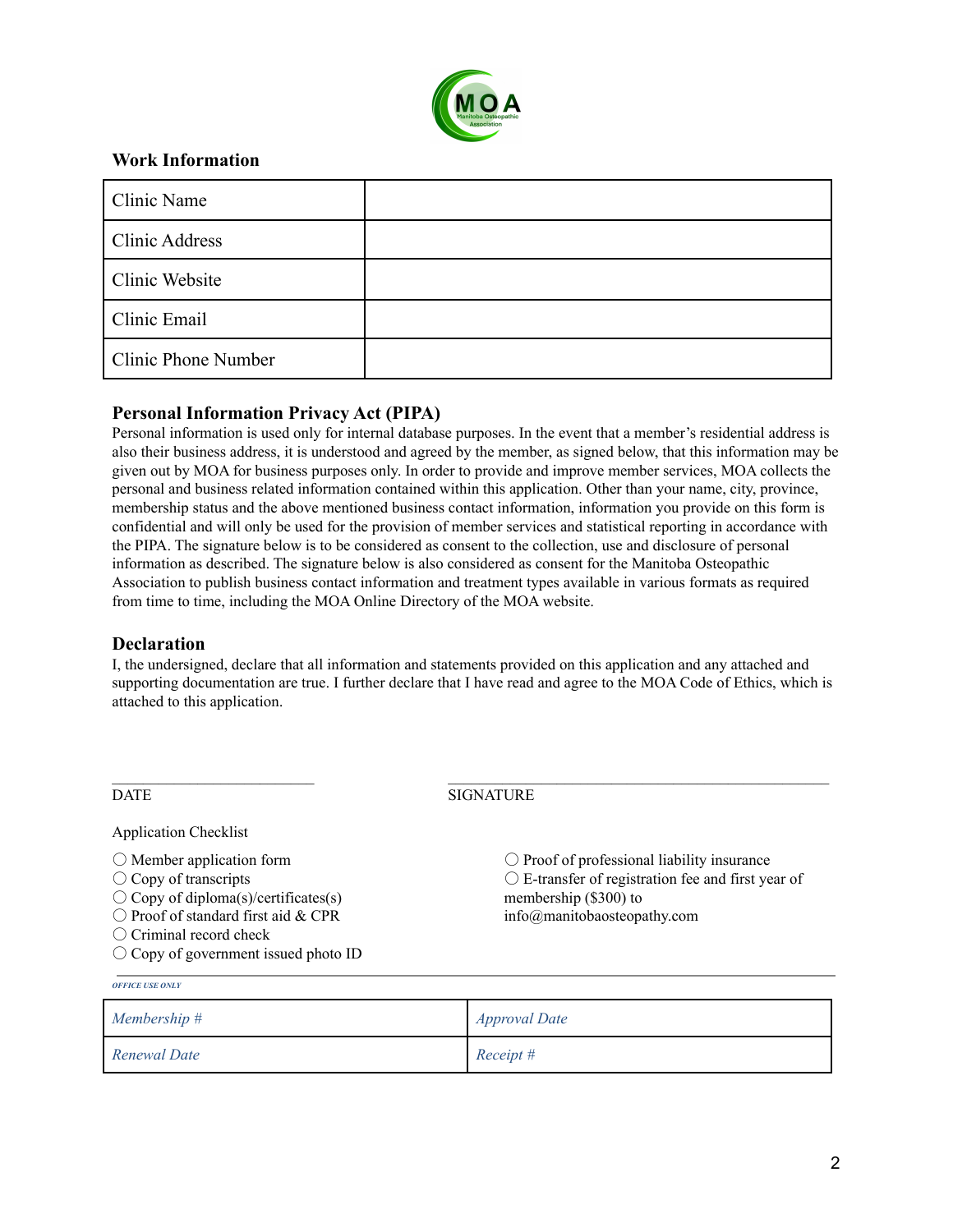

## **MANITOBA OSTEOPATHIC ASSOCIATION**

# **CODE OF ETHICS**

The Manitoba Osteopathic Association acknowledges that its social obligations to society dictate the profession's responsibilities to the patient and the public. The Manitoba Osteopathic Association's Code of Ethics dictates the fundamental principle that the sole purpose of the osteopathic manual practitioner's professional services is to the benefit of the patient.

1. In the province of Manitoba, Osteopathic Manual Practitioners should refrain from rendering a medical diagnosis, which is a controlled act and therefore outside their scope of practice, unless they hold a license in a health profession that permits them to offer medical diagnoses. However, Osteopathic Manual Practitioners are permitted to render an osteopathic diagnosis.

2. In the province of Manitoba, Osteopathic Manual Practitioners must refrain from performing high velocity low amplitude (HVLA) techniques as it is a controlled act and outside their scope of practice unless they have a license which permits them to perform HVLA joint manipulations.

3. In the province of Manitoba, Osteopathic Manual Practitioners must refrain from taking x-rays as it is a controlled act and outside their scope of practice unless they have a license that permits them to do so.

4. In the province of Manitoba, Osteopathic Manual Practitioners must refrain from performing any treatment techniques that require digital manipulation in bodily openings (anal or vaginal) as putting digits inside these cavities is a controlled act and outside their scope of practice unless they have a license which permits them to do so.

5. Osteopathic Manual Practitioners should maintain the highest standards of professional and personal conduct and must comply with all governmental jurisdictional rules and regulations.

6. Osteopathic Manual Practitioners must commit to the highest standards of excellence and should attend to their patients in accordance with established best practices.

7. Practitioner-patient relationships should be built on mutual respect, trust and cooperation. In keeping with these principles, Osteopathic Manual Practitioners shall demonstrate absolute honesty with regard to the patient's condition when communicating with the patient and/or representatives of the patient. Osteopathic Manual Practitioners shall not mislead patients into false or unjustified expectations of favorable results of treatment. In communications with a patient and/or representatives of a patient, osteopathic manual practitioners should never misrepresent their education, credentials, professional qualification or scope of clinical ability.

8. Osteopathic Manual Practitioners must preserve and protect the patient's confidential information, except as the patient directs or consents, or the law requires otherwise.

9. Osteopathic Manual Practitioners should employ their best efforts of good faith to provide information and facilitate understanding to enable the patient to make an informed choice regarding the proposed treatment. The patient should make his or her own determination on such treatment.

10. The practitioner-patient relationship requires the Osteopathic Manual Practitioner to exercise greatest care that he or she will do nothing to exploit the trust and dependency of the patient. Sexual misconduct is a form of